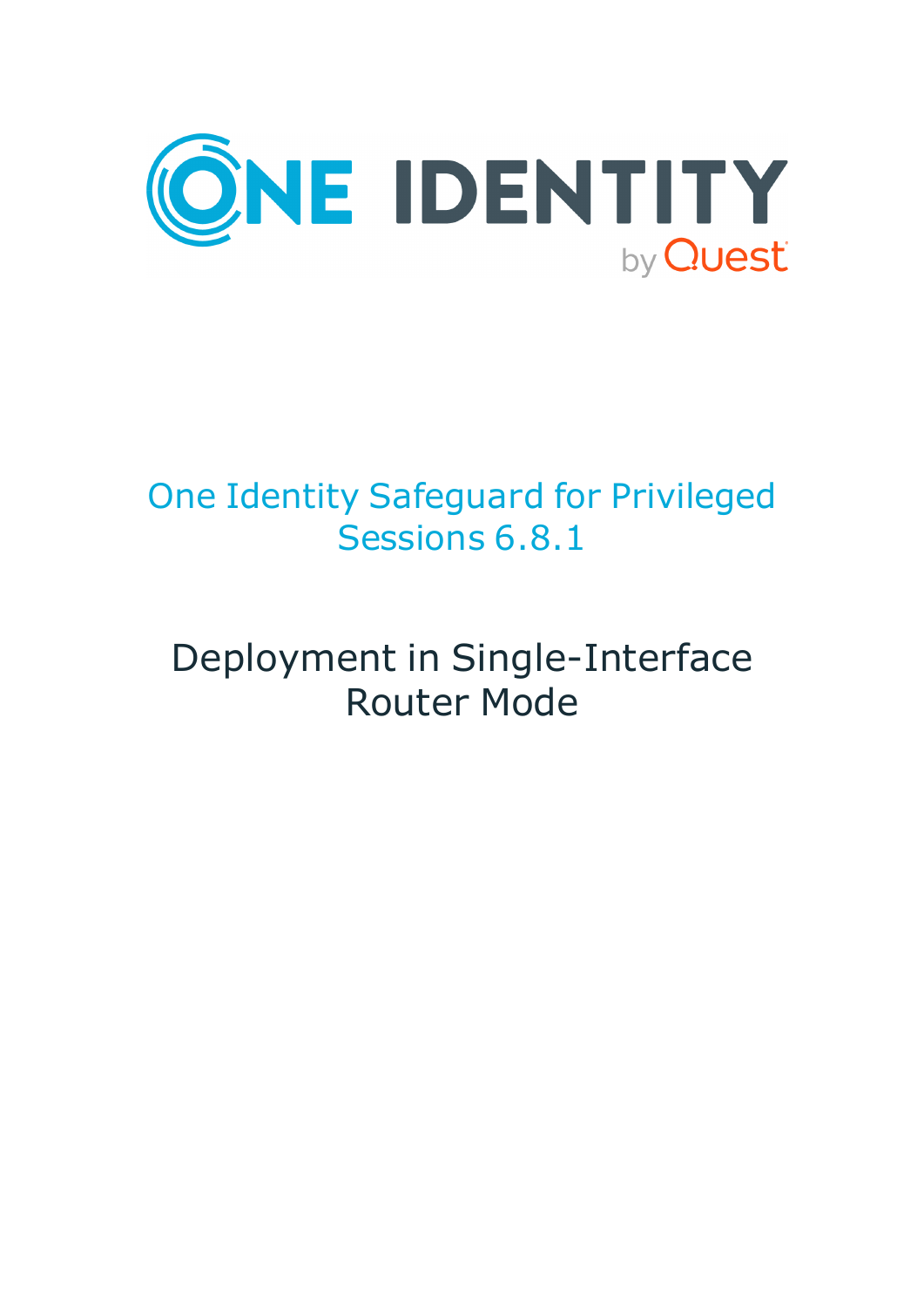#### **Copyright 2021 One Identity LLC.**

#### **ALL RIGHTS RESERVED.**

This guide contains proprietary information protected by copyright. The software described in this guide is furnished under a software license or nondisclosure agreement. This software may be used or copied only in accordance with the terms of the applicable agreement. No part of this guide may be reproduced or transmitted in any form or by any means, electronic or mechanical, including photocopying and recording for any purpose other than the purchaser's personal use without the written permission of One Identity LLC .

The information in this document is provided in connection with One Identity products. No license, express or implied, by estoppel or otherwise, to any intellectual property right is granted by this document or in connection with the sale of One Identity LLC products. EXCEPT AS SET FORTH IN THE TERMS AND CONDITIONS AS SPECIFIED IN THE LICENSE AGREEMENT FOR THIS PRODUCT, ONE IDENTITY ASSUMES NO LIABILITY WHATSOEVER AND DISCLAIMS ANY EXPRESS, IMPLIED OR STATUTORY WARRANTY RELATING TO ITS PRODUCTS INCLUDING, BUT NOT LIMITED TO, THE IMPLIED WARRANTY OF MERCHANTABILITY, FITNESS FOR A PARTICULAR PURPOSE, OR NON-INFRINGEMENT. IN NO EVENT SHALL ONE IDENTITY BE LIABLE FOR ANY DIRECT, INDIRECT, CONSEQUENTIAL, PUNITIVE, SPECIAL OR INCIDENTAL DAMAGES (INCLUDING, WITHOUT LIMITATION, DAMAGES FOR LOSS OF PROFITS, BUSINESS INTERRUPTION OR LOSS OF INFORMATION) ARISING OUT OF THE USE OR INABILITY TO USE THIS DOCUMENT, EVEN IF ONE IDENTITY HAS BEEN ADVISED OF THE POSSIBILITY OF SUCH DAMAGES. One Identity makes no representations or warranties with respect to the accuracy or completeness of the contents of this document and reserves the right to make changes to specifications and product descriptions at any time without notice. One Identity does not make any commitment to update the information contained in this document.

If you have any questions regarding your potential use of this material, contact:

One Identity LLC. Attn: LEGAL Dept 4 Polaris Way Aliso Viejo, CA 92656

Refer to our Web site ([http://www.OneIdentity.com](http://www.oneidentity.com/)) for regional and international office information.

#### **Patents**

One Identity is proud of our advanced technology. Patents and pending patents may apply to this product. For the most current information about applicable patents for this product, please visit our website at [http://www.OneIdentity.com/legal/patents.aspx](http://www.oneidentity.com/legal/patents.aspx).

#### **Trademarks**

One Identity and the One Identity logo are trademarks and registered trademarks of One Identity LLC. in the U.S.A. and other countries. For a complete list of One Identity trademarks, please visit our website at [www.OneIdentity.com/legal](http://www.oneidentity.com/legal). All other trademarks are the property of their respective owners.

#### **Legend**

**WARNING: A WARNING icon highlights a potential risk of bodily injury or property damage, for which industry-standard safety precautions are advised. This icon is often associated with electrical hazards related to hardware.**

**CAUTION: A CAUTION icon indicates potential damage to hardware or loss of data if** A **instructions are not followed.**

SPS Deployment in Single-Interface Router Mode Updated - 15 January 2021, 06:18 Version - 6.8.1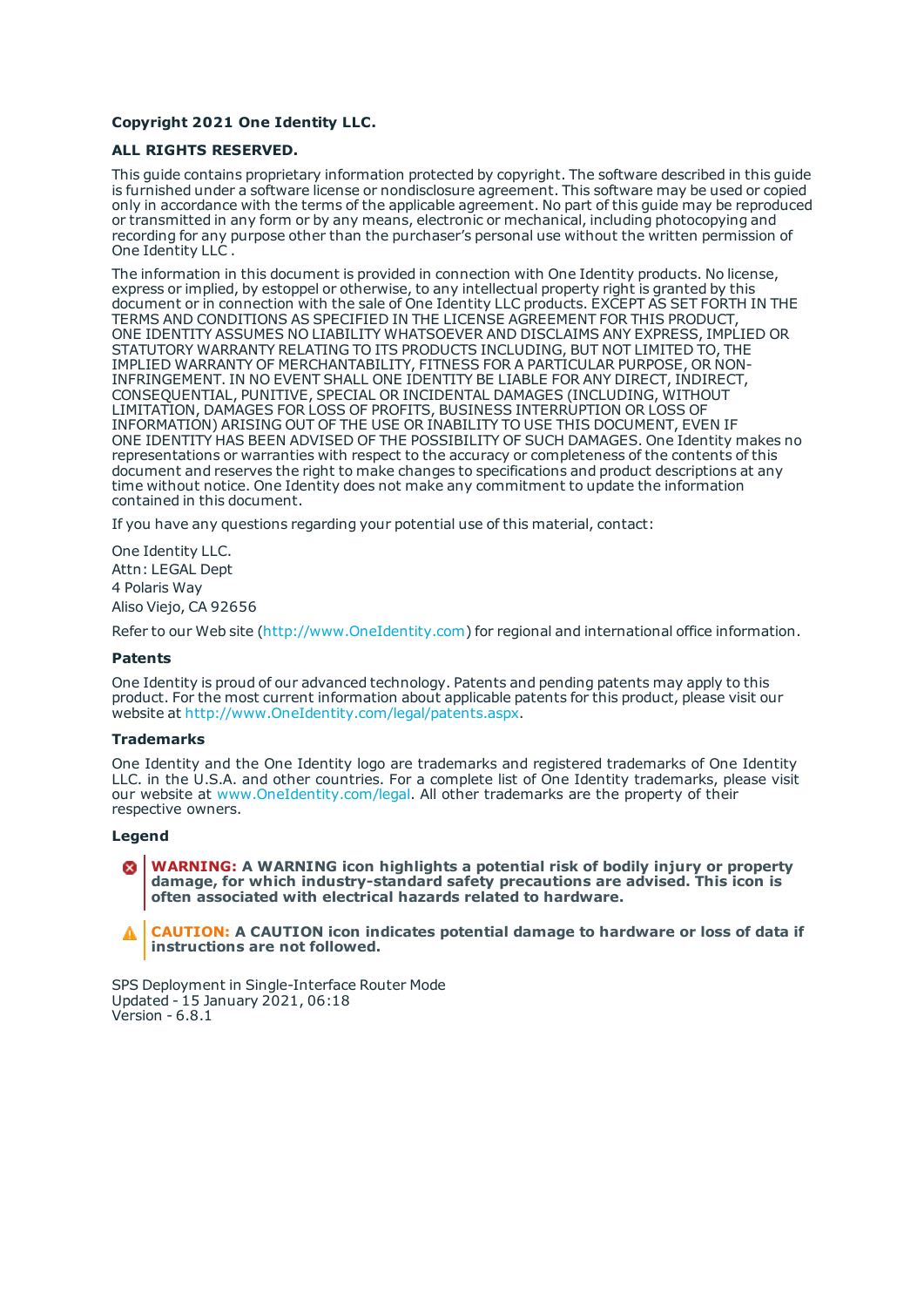### **Contents**

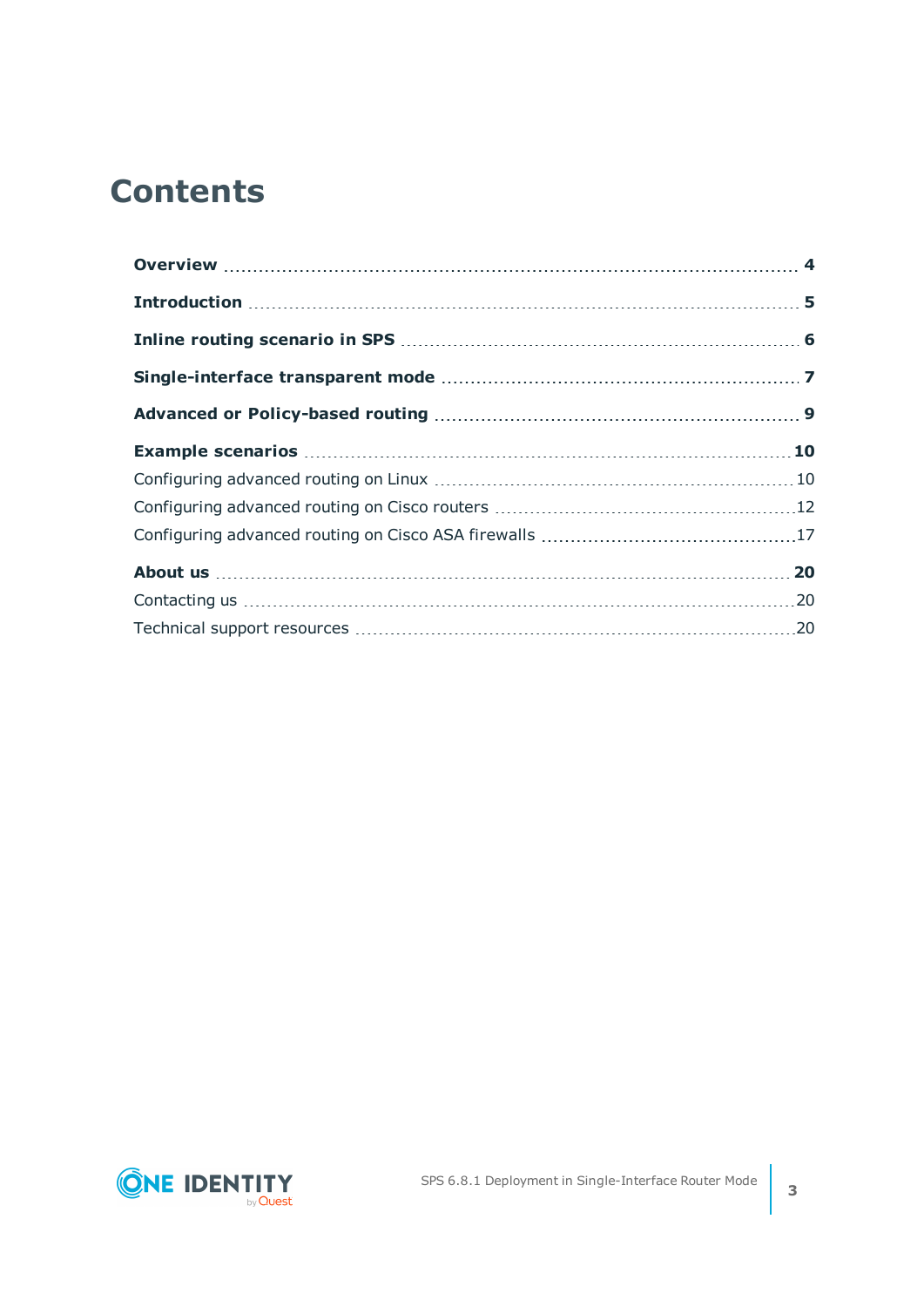### **Overview**

<span id="page-3-0"></span>This short document is about a special implementation of the One Identity Safeguard for Privileged Sessions. This makes it possible to deploy the device without changing the network topology, but keeping all the advantages of the transparent mode of the SPS.

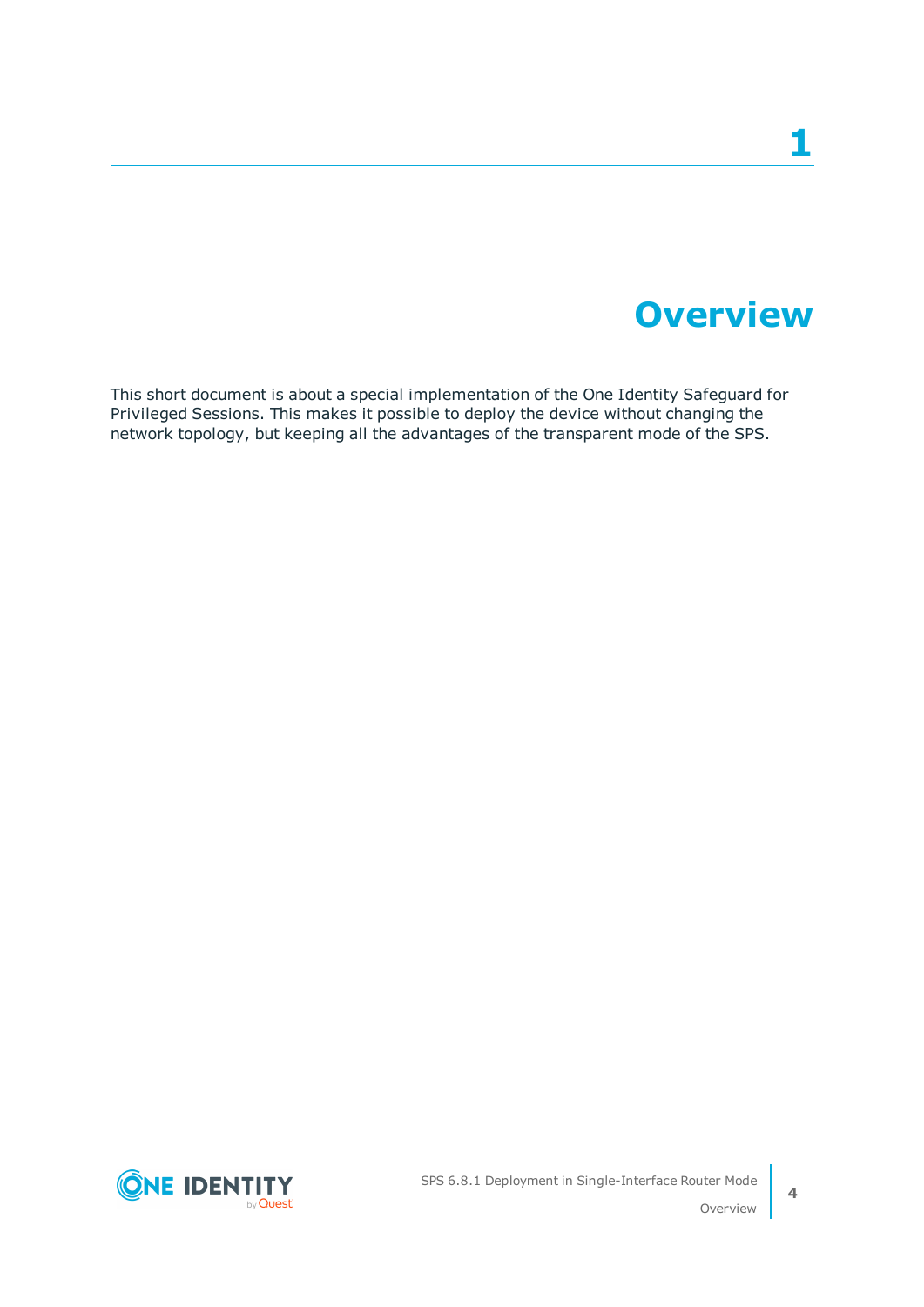## **Introduction**

<span id="page-4-0"></span>The One Identity Safeguard for Privileged Sessions connection policies can work in different network models to make it easy to integrate it into an existing network. These two modes are transparent, and non-transparent modes (for details on modes of operation, see "Modes of operation" in the [Administration](https://support.oneidentity.com/technical-documents/safeguard-for-privileged-sessions/6.8.1/administration-guide/the-concepts-of-one-identity-safeguard-for-privileged-sessions-sps/modes-of-operation/) Guide). The aim is usually the transparent implementation. Although the non-transparent mode can provide some transparency, it is not the best to be used for that purpose.

For the easy-to-deploy and totally transparent solution the transparent mode would be the best. This mode requires integrating SPS in the network level, so all the administrative traffic could pass the box to make it controllable and auditable (for details and illustrations on transparent mode, see "Transparent mode" in the [Administration](https://support.oneidentity.com/technical-documents/safeguard-for-privileged-sessions/6.8.1/administration-guide/the-concepts-of-one-identity-safeguard-for-privileged-sessions-sps/modes-of-operation/transparent-mode/) Guide).



#### **Figure 1: SPS in transparent mode**

In most cases it is not possible, or not optimal to integrate SPS into the network as in the abovementioned example, because it would require significant changes to the network topology, and SPS could act as a single point of failure. However, it is possible to use SPS in transparent mode transparently without changing the network layout, with a few additional configuration steps in some of the active network devices (firewalls or routers) and the SPS itself. The following sections will describe this in detail.

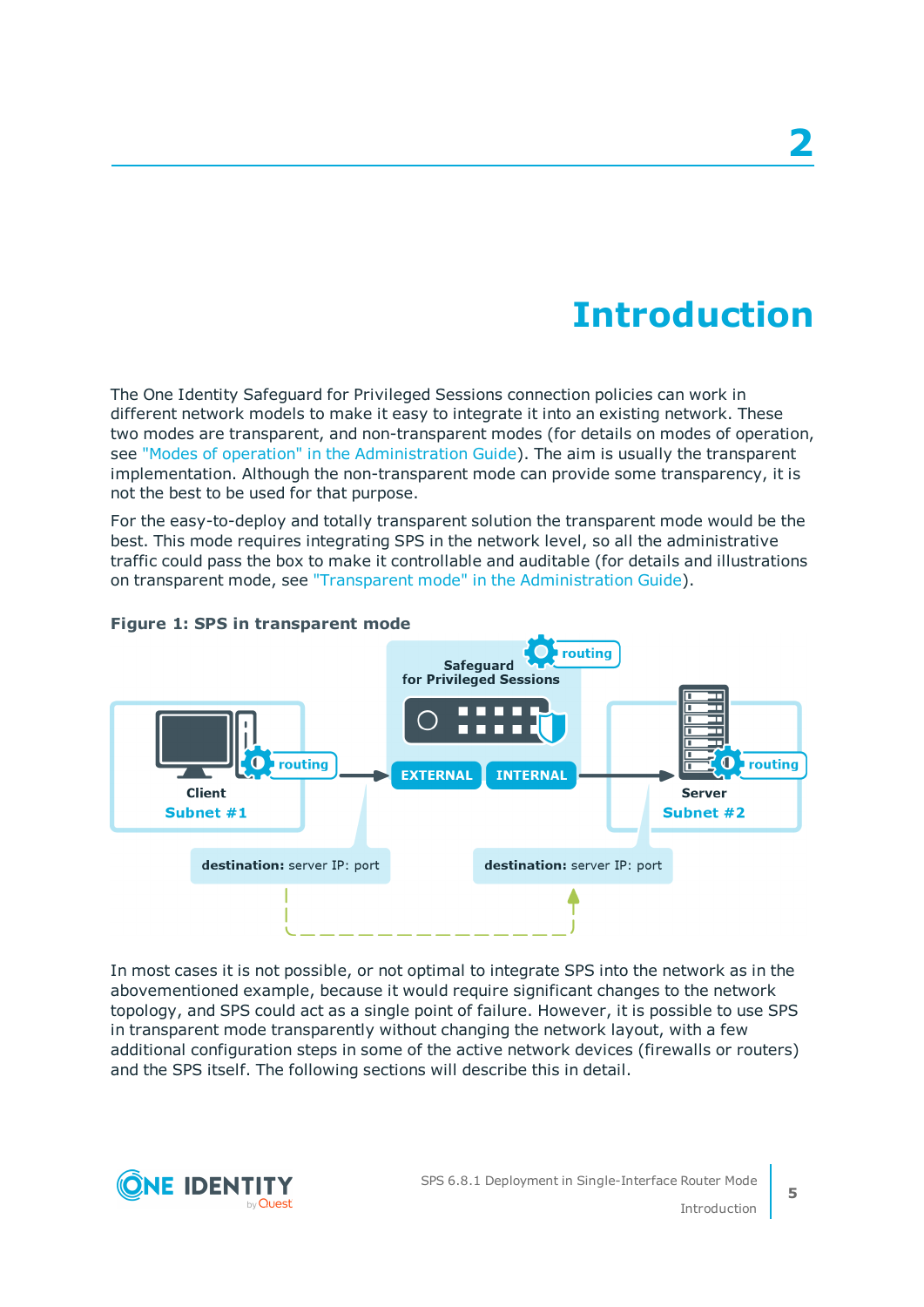### **Inline routing scenario in SPS**

<span id="page-5-0"></span>SPS has two physical network interfaces that are normally used for production (monitored) traffic: "External" and "Internal". The function of these interfaces is interchangeable, the names are only used in this document for easier identification. SPS is implemented as it is visible on Figure *SPS in transparent mode*. In this case the connections are coming from the client's network (define it as 192.168.0.0/24) and heading towards the server's network (define it as 10.0.0.0/24).

The routing on the client is configured so that it uses SPS as a gateway, when the server network is accessed. The servers are configured so that they send the answers into the client network through SPS. Also, all the networks and gateways are defined in the routing table of SPS, to send the traffic out on the appropriate interface.

SPS does not check whether the client is coming from the "External" interface or if the connections are going out on the "Internal" interface. Because of this, it is possible to create a topology, where both the clients and the servers are located on the "External" side.

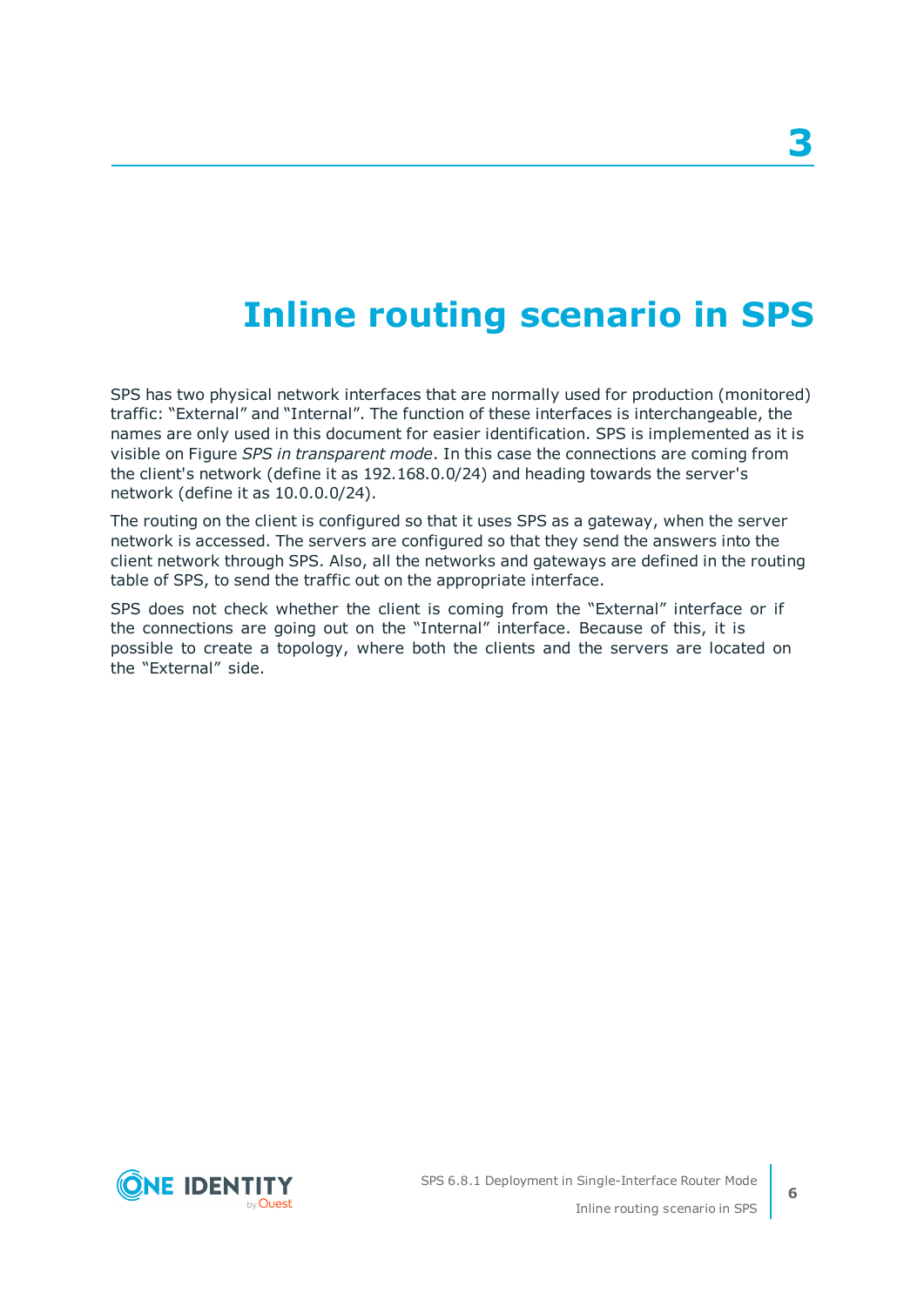## <span id="page-6-0"></span>**Single-interface transparent mode**

Single-interface transparent mode is similar to transparent mode, but both client-side and server-side traffic use the same interface. An external device that actively redirects the audited traffic to One Identity Safeguard for Privileged Sessions (SPS) (typically, a firewall, a router, or a layer3 switch) is required . To accomplish this, the external device must support advanced routing (also called policy-based routing or PBR). For details on configuring an external device to work with SPS in single-interface transparent mode, see Configuring external devices.



#### **Figure 2: SPS in single-interface transparent mode**

### **Advantages**

The advantages of using the single-interface transparent mode are:

- Totally transparent for the clients, no need to modify their configuration.
- The network topology is not changed.
- Only the audited traffic is routed to SPS, production traffic is not.

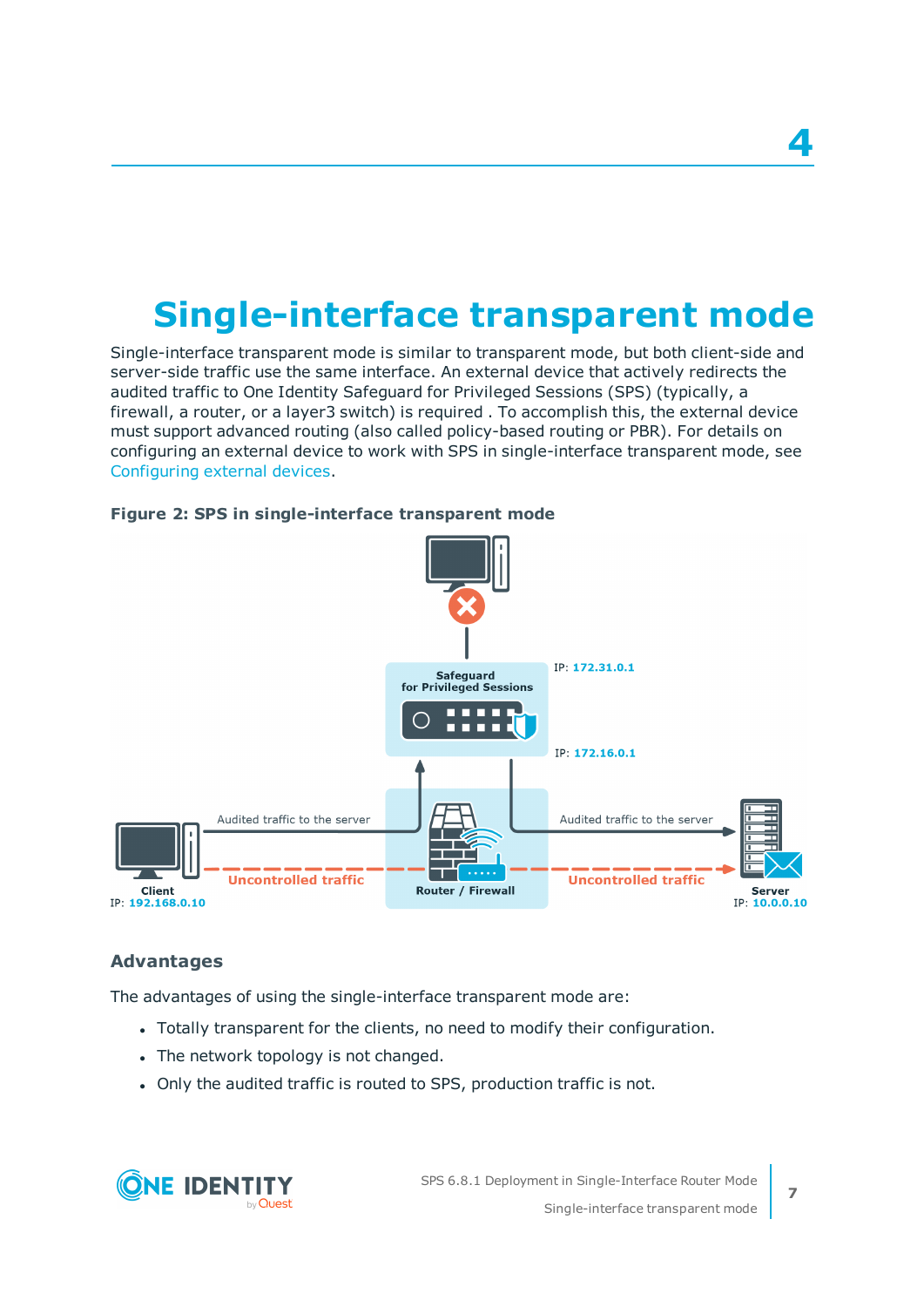### **Disadvantages**

The disadvantages of using the single-interface transparent mode are:

- SPS acts as a man-in-the-middle regarding the connection between the client and the target server. Instead of a single client-server connection, there are two separate connections: the first between the client and SPS, and a second between SPS and the server. Depending on how you configure SPS, the source IP in the SPS-server connection can be the IP address of SPS, or the IP address of the client. In the latter case — when operating in transparent mode (including single-interface transparent mode) — SPS performs IP spoofing. Consult the security policy of your organization to see if it permits IP spoofing on your network.
- Traffic must be actively routed to SPS using an external device. Consequently, a network administrator can disable SPS by changing routing rules.
- When adding a new port or subnet to the list of audited connections, the configuration of the external device must be modified as well.
- A network administrator can (intentionally or unintentionally) easily disable monitoring of the servers, therefore additional measures have to be applied to detect such activities.

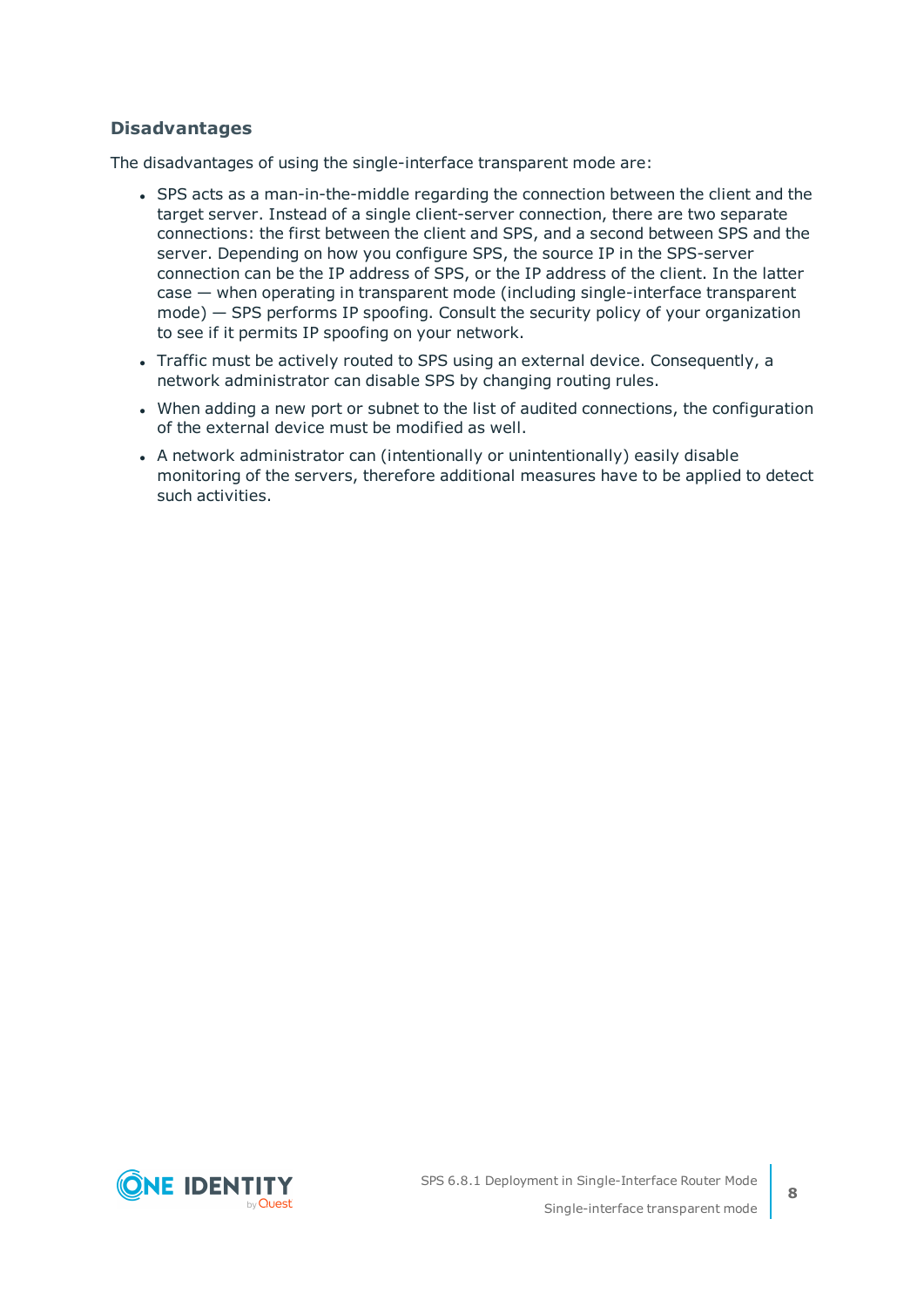### <span id="page-8-0"></span>**Advanced or Policy-based routing**

Usually there is a central network device somewhere close to the location where SPS is planned to be implemented. This central network device (a router or firewall) can facilitate improving the previous layout into a real working scenario, as it is visible on Figure *SPS in single-interface transparent mode*.

There is a router (or firewall, or layer3 switch) between the zones, and SPS is installed into a new, separated network. Here, all the devices (including SPS) are configured to use the central router as their default gateway. So, if a client is trying to reach a server, the connection is going through the router. However, SPS is not able to audit the remote administration with this configuration.

Here comes the router into the play. For example, if we have to audit RDP connections, the router can be configured to route all the connections to SPS (connections are coming from the client network, going to the server network, and the destination port is 3389). With this configuration, all RDP connections are "redirected" to SPS. SPS sends the traffic back to the router, which then sends the connection to its original destination, to the server zone.

SPS receives a connection on its "External" interface, and it routes it back on the same interface. It creates a "hook" in the network traffic, but it also makes the connection totally transparent: the client IP can be the same (optional), and the client does not have to know anything about SPS. Non-administrative traffic can also be unaffected, as we can selectively route the necessary traffic to SPS.

The configuration of the router can vary depending on the type of the router. The following two procedures describe configuration scenarios for a Linux and a Cisco router.

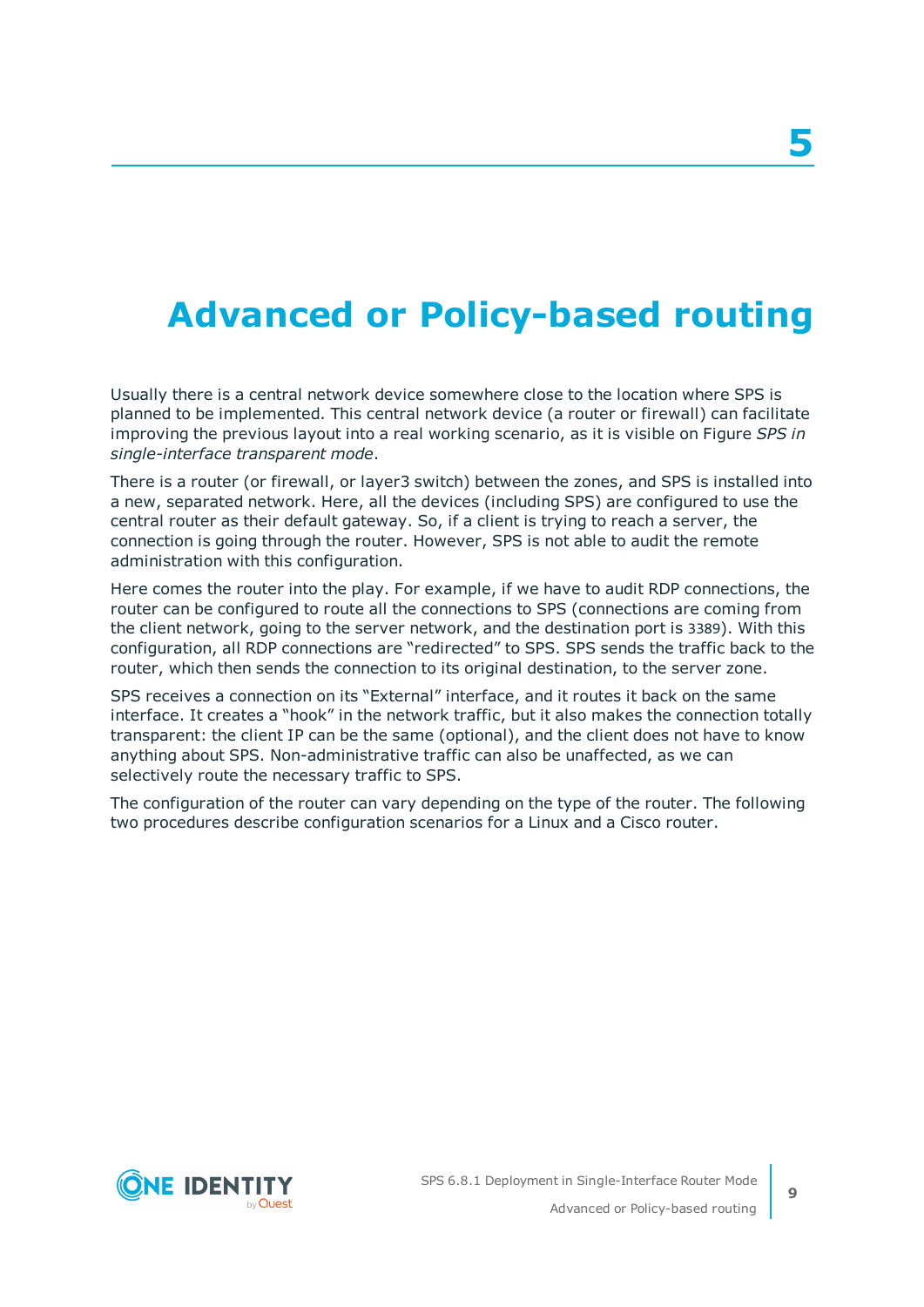## **Example scenarios**

<span id="page-9-0"></span>On the SPS side, no special configuration is required. SPS has to be in transparent mode. The "External" interface has to be configured correctly, and has to be connected to the router. On the "Internal" interface any IP address can be configured that is not used on the network, as we will not use this interface at all. The default gateway should be the router.

### <span id="page-9-1"></span>**Configuring advanced routing on Linux**

The following describes how to configure a Linux-based router to redirect selected traffic to One Identity Safeguard for Privileged Sessions (SPS) instead of its original destination. This procedure should work on most modern Linux-based routers, including Check Point firewalls.

#### **Prerequisites**

The router must have the iptables and ip tools installed.

#### *To configure a Linux-based router to redirect selected traffic to SPS instead of its original destination*

1. Create the packet filter rules that will mark the connections to be sent to SPS using the CONNMARK feature of iptables. Mark only those connections that must be redirected to SPS.

# iptables -t mangle -I PREROUTING -i <interface-facing-the-clients> -p tcp -d <network-of-the-servers> --dport <port-to-access> -j CONNMARK --set-mark 1

#### **Example: Setting up a connection mark for Linux policy routing**

For example, if the network interface of the router that faces the clients is called eth0, the servers are located in the 10.0.0.0/24 subnet, and the clients

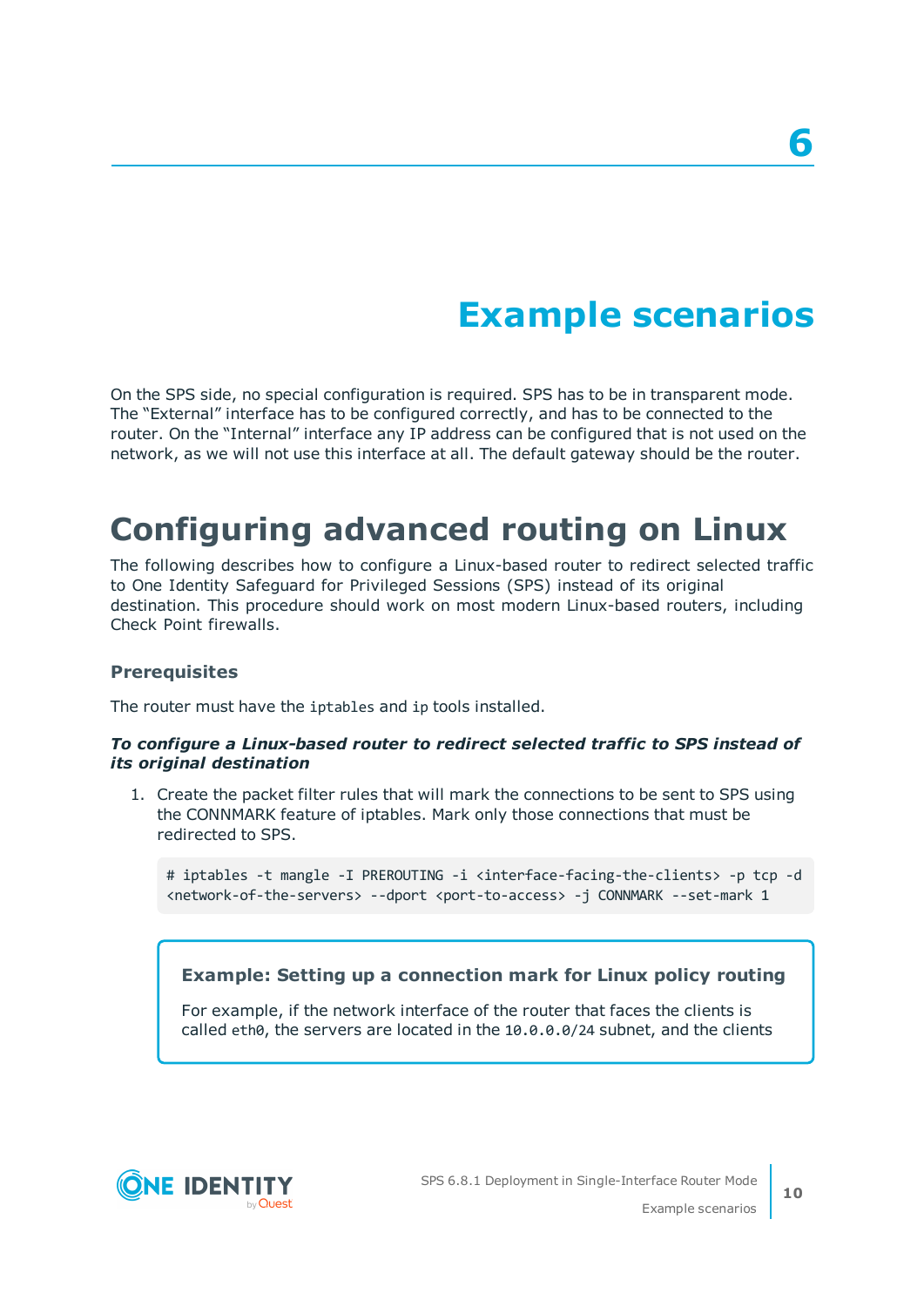access the servers using port 3389 (the default port of the RDP protocol), then this command looks like:

# iptables -t mangle -I PREROUTING -i eth0 -p tcp -d 10.0.0.0/24 --dport 3389 -j CONNMARK --set-mark 1

2. Create a rule that redirects the answers of the servers to SPS. That way both the client-to-server and the server-to-client traffic is routed to SPS.

#### NOTE:

This step is only required if you want to use Source NAT (IP Spoofing) instead of SPS's address towards the monitored servers.

| <b>Enabled</b> | <b>Name</b>                                 | <b>From</b>                                | <b>To</b>                       | Port                |  |  |  |
|----------------|---------------------------------------------|--------------------------------------------|---------------------------------|---------------------|--|--|--|
| Ø              | rdp_pbr_snat                                | $\frac{1}{0}$<br>龠<br>0.0.0.0<br>$\ddot{}$ | $\sqrt{0}$<br>Ŵ<br>0.0.0.0<br>+ | 3389<br>Ш<br>^<br>× |  |  |  |
| Target:        |                                             |                                            |                                 |                     |  |  |  |
|                | ◯ Use original target address of the client |                                            |                                 |                     |  |  |  |
|                | <b>O</b> NAT destination address            |                                            |                                 |                     |  |  |  |
|                | O Use fixed address                         |                                            |                                 |                     |  |  |  |
|                | O Inband destination selection              |                                            |                                 |                     |  |  |  |
| <b>SNAT:</b>   |                                             |                                            |                                 |                     |  |  |  |
|                | <b>O</b> Use the IP address of SPS          |                                            |                                 |                     |  |  |  |
|                | ◯ Use original IP address of the client     |                                            |                                 |                     |  |  |  |
|                | <b>O</b> Use fixed address                  |                                            |                                 |                     |  |  |  |

**Figure 3: Control > Connections — Using SNAT**

# iptables -t mangle -I PREROUTING -i <interface-facing-the-servers> -p tcp -s <network-of-the-servers> --sport <port-to-access> -j CONNMARK --set-mark 1

3. Convert the CONNMARK marks to MARK:

# iptables -t mangle -A PREROUTING ! -i <interface-facing-the-scb> -m connmark --mark 1 -j MARK --set-mark 1

### **A** CAUTION:

**This rule must be placed after the CONNMARK rules.**

4. Add the table name to the /etc/iproute2/rt\_tables of the router. Use the following

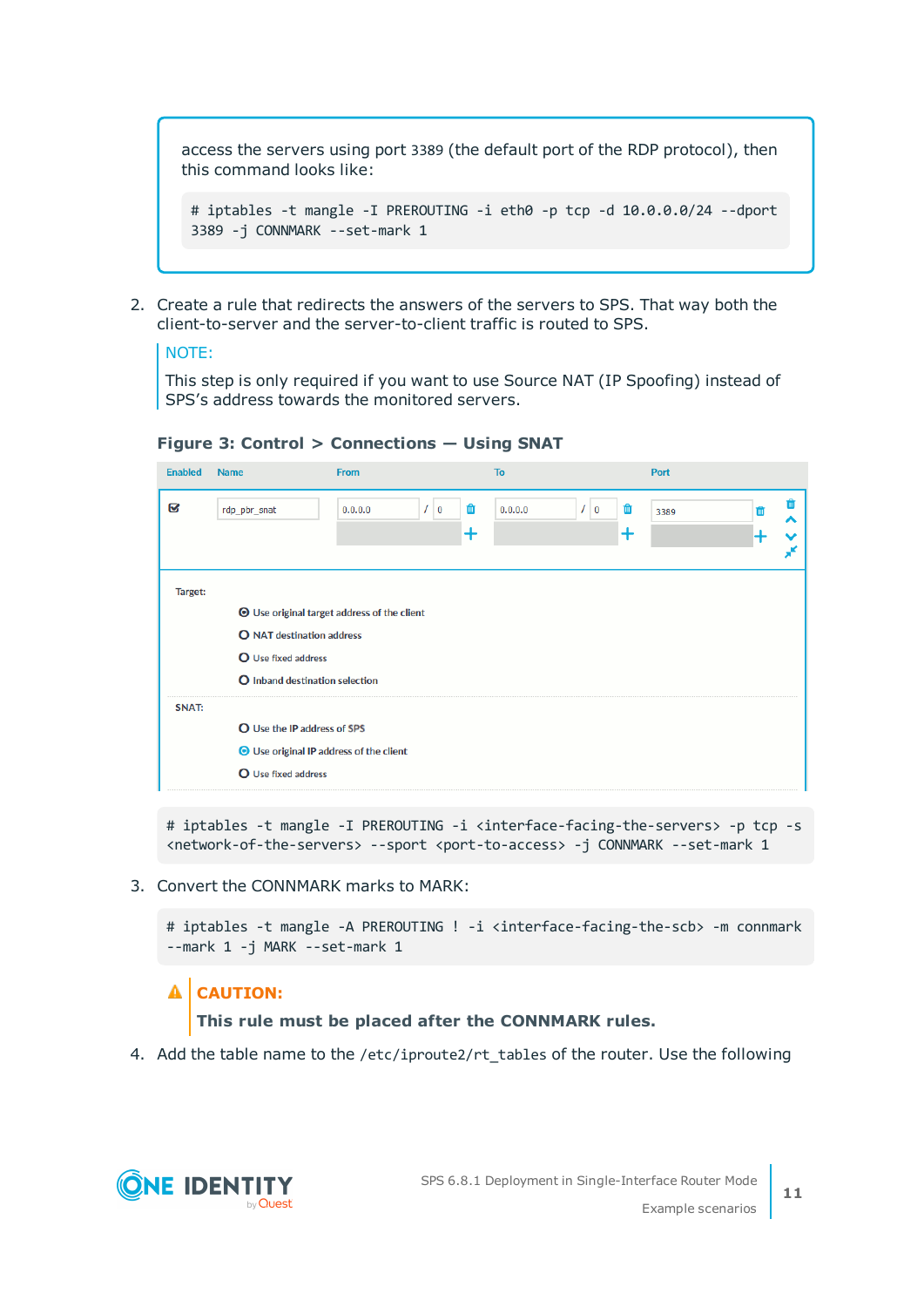format (for details on routing tables, see for example the Guide to IP Layer [Network](http://linux-ip.net/html/routing-tables.html) [Administration](http://linux-ip.net/html/routing-tables.html) with Linux):

103 scb

5. Create a routing table that has a single entry with a default route to SPS:

# /sbin/ip route add default via <ip-address-of-SPS> table scb

6. Create a routing rule that selects the routing table called scb, if the connection is marked.

# /sbin/ip rule add from all fwmark 1 table scb

7. If SPS is configured to spoof the IP address of the clients on the server side (that is, the **SNAT > Use original IP address of the client** option of the connection policies is selected), enable spoofing on the router for the interface connected to SPS.

```
# echo 0 > /proc/sys/net/ipv4/conf/<interface-facing-SPS>/rp_filter
# echo 0 > /proc/sys/net/ipv4/conf/all/rp_filter
```
### **Expected result**

The traffic from the clients targeting the specified port of the servers is redirected to SPS. Therefore, SPS can be configured to control and audit this traffic.

### <span id="page-11-0"></span>**Configuring advanced routing on Cisco routers**

The following describes how to configure a Cisco router to redirect selected traffic to One Identity Safeguard for Privileged Sessions (SPS) instead of its original destination. This procedure should work on most modern Cisco IOS releases but was specifically tested on IOS version 12.3.

#### *To configure a Cisco router to redirect selected traffic to SPS instead of its original destination*

1. Create an ACL (Access Control List) entry that matches the client and server subnets and the to-be-audited port. Keep in mind that whatever is permitted by this ACL is what will be matched, so make sure that the scope of the ACL entry is narrowed down as much as possible.

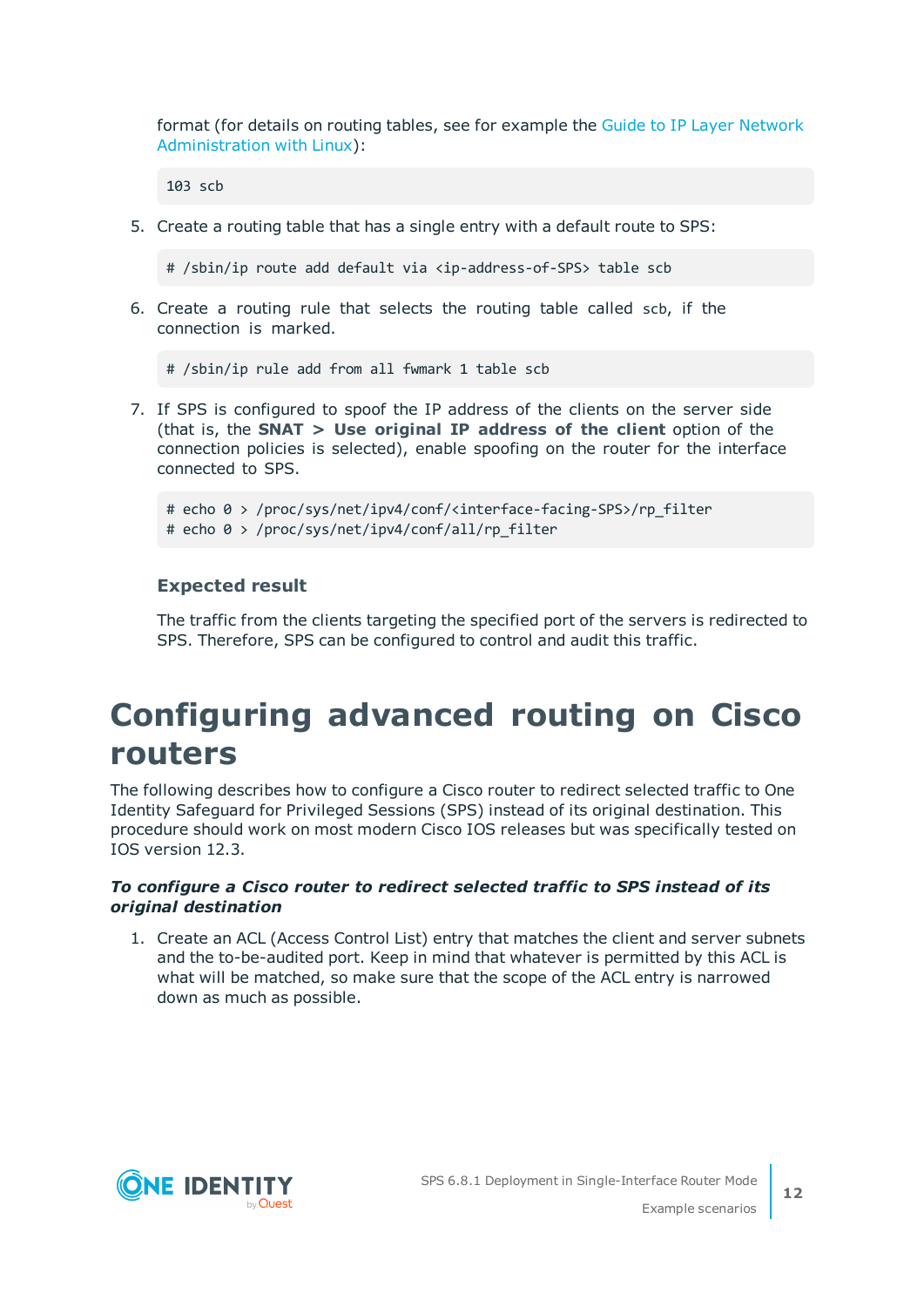```
#(config) ip access-list extended ssh-inbound
#(config-ext-nacl) permit tcp <src net> <src mask> <dst net> <dst mask>
eq <dst port>
```
#### **Example: Configuring an ACL entry for Cisco policy routing**

For example, if the clients are in the 192.168.0.0/24 subnet, the servers are located in the 10.0.0.0/24 subnet, and the clients access the servers using port 22 (the default port of the SSH protocol), then the permit clause should be:

#(config-ext-nacl) permit tcp 192.168.0.0 0.0.0.255 10.0.0.0 0.0.0.255 eq 22

#### TIP:

Cisco ACLs use inverse netmasks for defining network addresses. To calculate an inverse mask given a subnet mask, simply subtract each octet value from 255.

2. Create an ACL entry that matches the reply packets coming from the server zone and targeted at the client zone to make sure that replies are reaching the SPS.

```
#(config) ip access-list extended ssh-outbound
#(config-ext-nacl) permit tcp <dst net> <dst mask> eq <dst port> <src
net> <src mask>
```
#### NOTE:

This step is only required if you want to use Source NAT (IP Spoofing) instead of SPS's address towards the monitored servers.

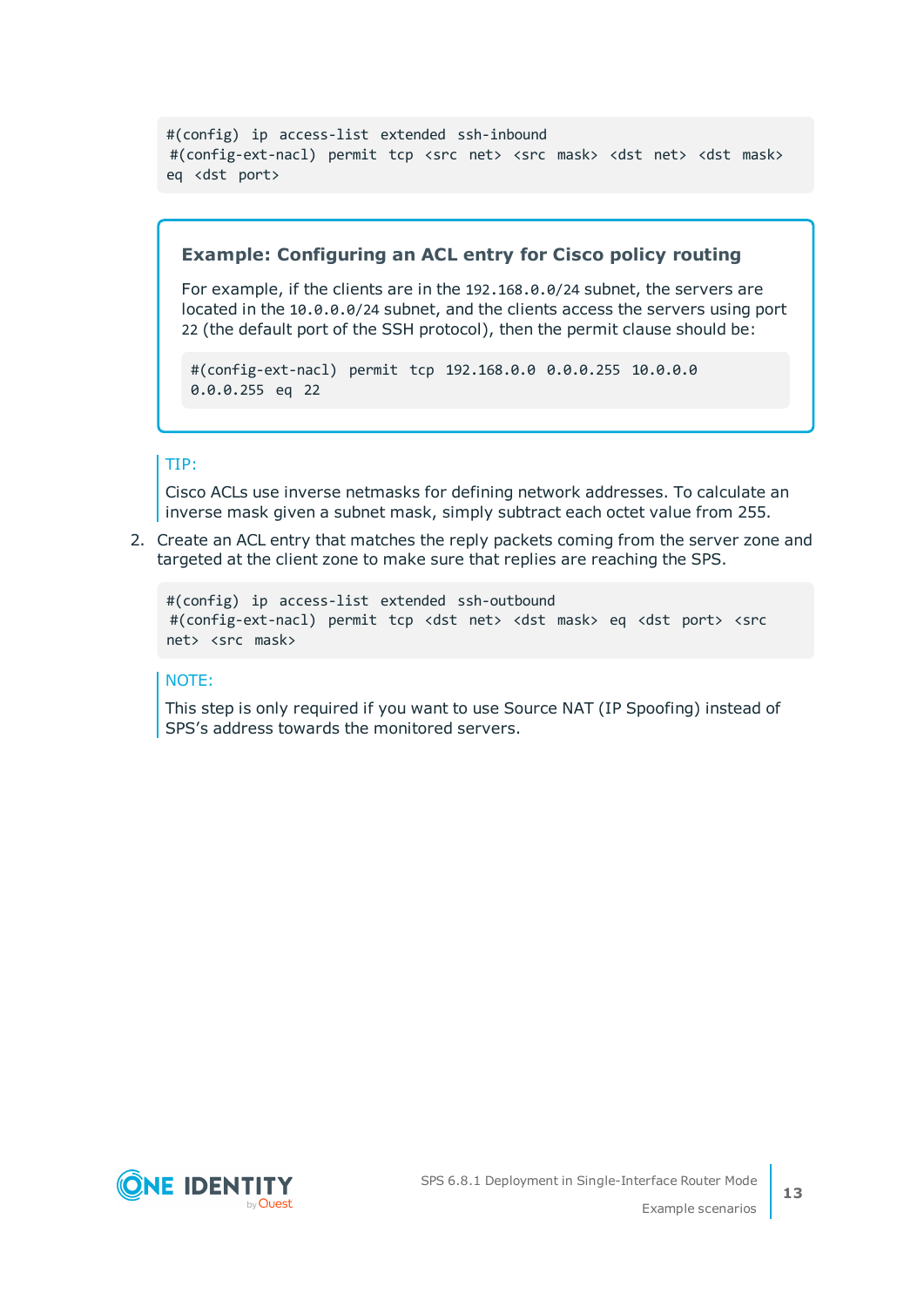| <b>Enabled</b> | <b>Name</b>                                                                                                                                            | <b>From</b>                                    | To                                  | Port                               |  |  |  |
|----------------|--------------------------------------------------------------------------------------------------------------------------------------------------------|------------------------------------------------|-------------------------------------|------------------------------------|--|--|--|
| K              | rdp_pbr_snat                                                                                                                                           | $\mathcal{L}$ 0<br>面<br>0.0.0.0<br>$\mathbf +$ | $\frac{1}{10}$<br>面<br>0.0.0.0<br>٠ | 而<br>m<br>3389<br>ㅅ<br>╊<br>v<br>× |  |  |  |
| Target:        | ◯ Use original target address of the client<br><b>O</b> NAT destination address<br><b>O</b> Use fixed address<br><b>O</b> Inband destination selection |                                                |                                     |                                    |  |  |  |
| <b>SNAT:</b>   | O Use the IP address of SPS<br>◯ Use original IP address of the client<br><b>O</b> Use fixed address                                                   |                                                |                                     |                                    |  |  |  |

#### **Figure 4: Control > Connections — Using SNAT**

### **Example: Configuring an ACL entry for reply packets with Cisco policy routing**

In case of the example in step 1, the permit clause should be:

#(config-ext-nacl) permit tcp 10.0.0.0 0.0.0.255 eq 22 192.168.0.0 0.0.0.255

3. Create a route-map entry. It controls which packets are affected by policy routing and where they should be forwarded to. The match commands specify the conditions under which policy routing occurs. The set commands specify the routing actions to perform if the criteria enforced by the match commands are met. A new route-map can be defined as follows:

#(config) route-map scb-inbound

a. Set your route-map to match the traffic in ACL ssh-inbound:

#(config-route-map) match ip address ssh-inbound

b. Set an action on the matching traffic. Define a next-hop entry to redirect the traffic to the SPS.

#(config-route-map) set ip next-hop <SPS IP address>

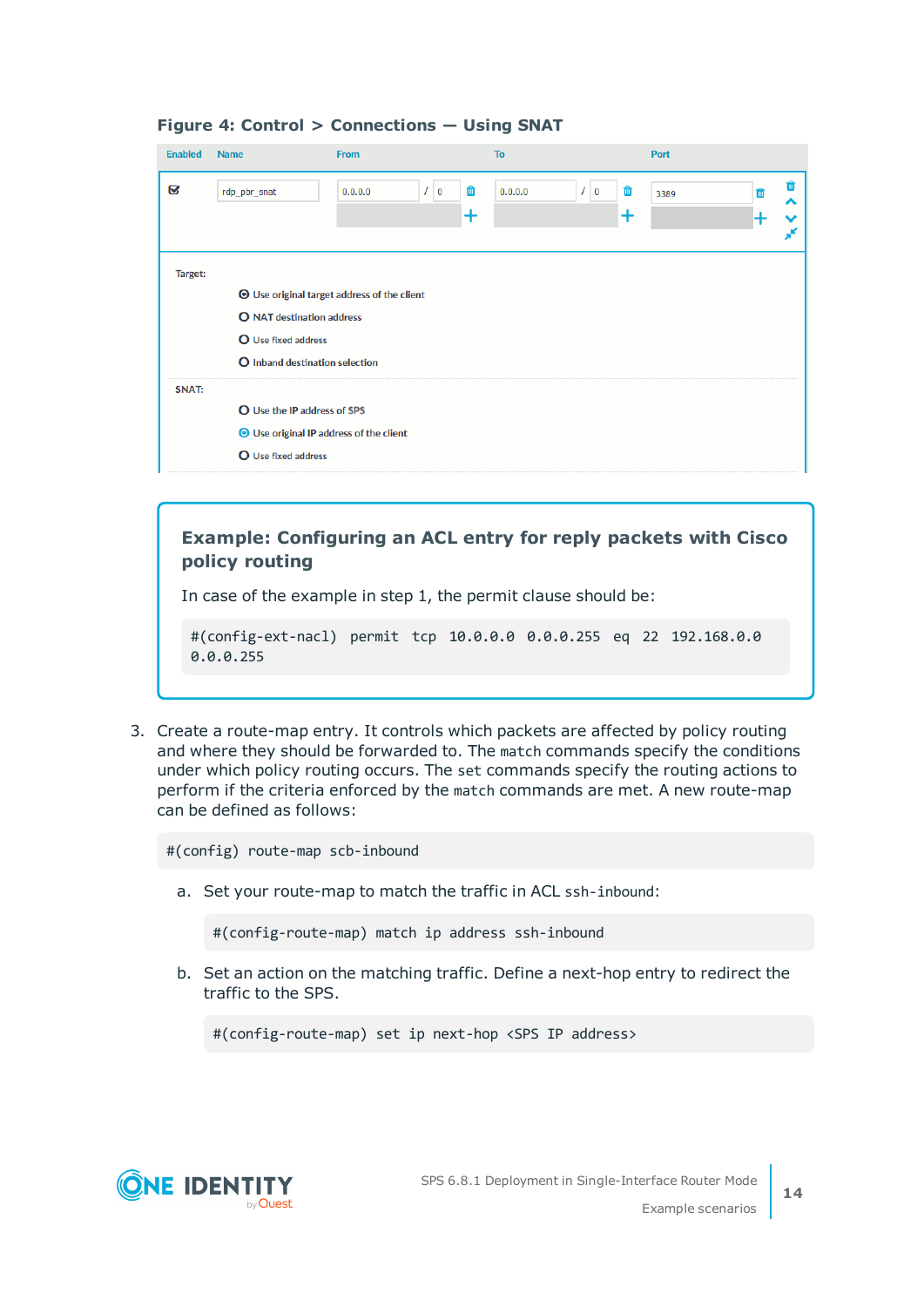4. Create another route-map that controls the reply packet flow.

```
#(config) route-map scb-outbound
#(config-route-map) match ip address ssh-outbound
#(config-route-map) set ip next-hop <SPS IP address>
```
NOTE:

This step is only required if you want to use Source NAT (IP Spoofing) instead of SPS's address towards the monitored servers.

| <b>Enabled</b> | <b>Name</b>                                                                                                                                            | <b>From</b>              | <b>To</b>        |         |                         | Port |   |                  |
|----------------|--------------------------------------------------------------------------------------------------------------------------------------------------------|--------------------------|------------------|---------|-------------------------|------|---|------------------|
| Ø              | rdp_pbr_snat                                                                                                                                           | $\frac{1}{0}$<br>0.0.0.0 | Ŵ<br>$\mathbf +$ | 0.0.0.0 | $\frac{1}{0}$<br>Ŵ<br>+ | 3389 | Ŵ | 面<br>ㅅ<br>▽<br>× |
| Target:        | ◯ Use original target address of the client<br><b>O</b> NAT destination address<br><b>O</b> Use fixed address<br><b>O</b> Inband destination selection |                          |                  |         |                         |      |   |                  |
| <b>SNAT:</b>   | <b>O</b> Use the IP address of SPS<br>◯ Use original IP address of the client<br><b>O</b> Use fixed address                                            |                          |                  |         |                         |      |   |                  |

#### **Figure 5: Control > Connections — Using SNAT**

- 5. Apply the route-map to the appropriate interfaces.
	- a. First, add the ssh-inbound route-map entry to the interface facing the clients:

#(config) interface <interface-facing-the-clients> #(config-if) ip policy route-map scb-inbound

b. Then add the ssh-outbound route-map entry to the interface facing the servers:

#(config) interface <interface-facing-the-servers> #(config-if) ip policy route-map scb-outbound

#### **Expected result**

The traffic from the clients targeting the specified port of the servers is redirected to SPS. Therefore, SPS can be configured to control and audit this traffic.

The full configuration for the above topology:

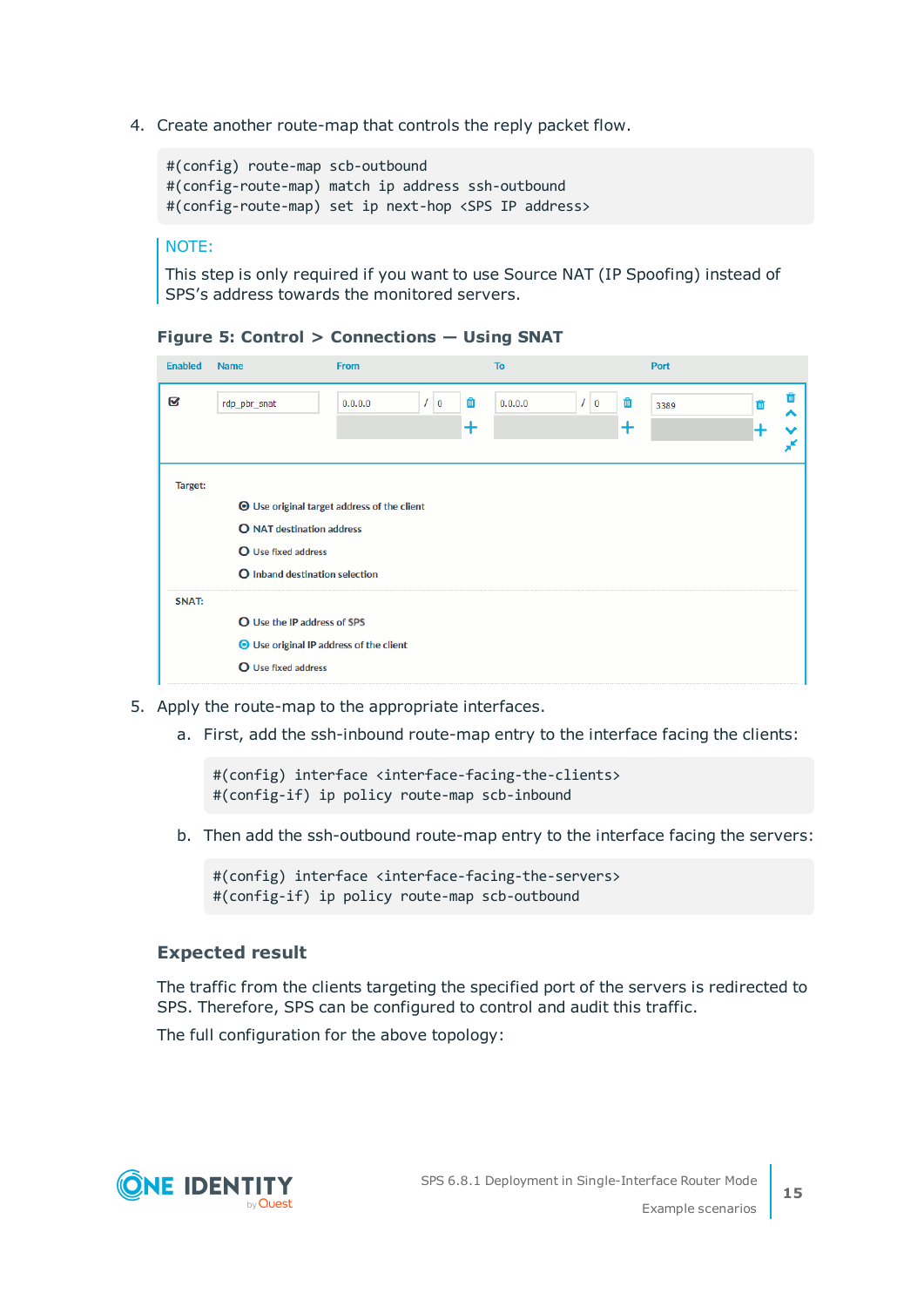```
! interface facing the clients
interface FastEthernet0/0
ip address 192.168.0.254 255.255.255.0
ip policy route-map scb-inbound
duplex full
speed auto
no mop enabled
! interface facing the SCB
interface FastEthernet0/1
ip address 172.16.0.254 255.255.255.0
duplex full
speed auto
no mop enabled
! interface facing the servers
interface FastEthernet1/0
ip address 10.0.0.254 255.255.255.0
ip policy route-map scb-outbound
duplex full
speed auto
no mop enabled
! access lists matching the server and client subnets and the SSH port -
incoming packets
ip access-list extended ssh-inbound
permit tcp 192.168.0.0 0.0.0.255 10.0.0.0 0.0.0.255 eq 22
! access lists matching the server and client subnets and the SSH port - reply
packets
ip access-list extended ssh-outbound
permit tcp 10.0.0.0 0.0.0.255 eq 22 192.168.0.0 0.0.0.255
! policy routing entry matching on the incoming SSH connections and
! redirecting them to the SCB external interface
route-map scb-inbound permit 10
match ip address ssh-inbound
set ip next-hop 172.16.0.1
! the following part is only required for SNAT-based SCB configuration
! policy routing entry matching on the SSH reply packets and
! redirecting them to the SCB external interface
route-map scb-outbound permit 10
match ip address ssh-outbound
set ip next-hop 172.16.0.1
```
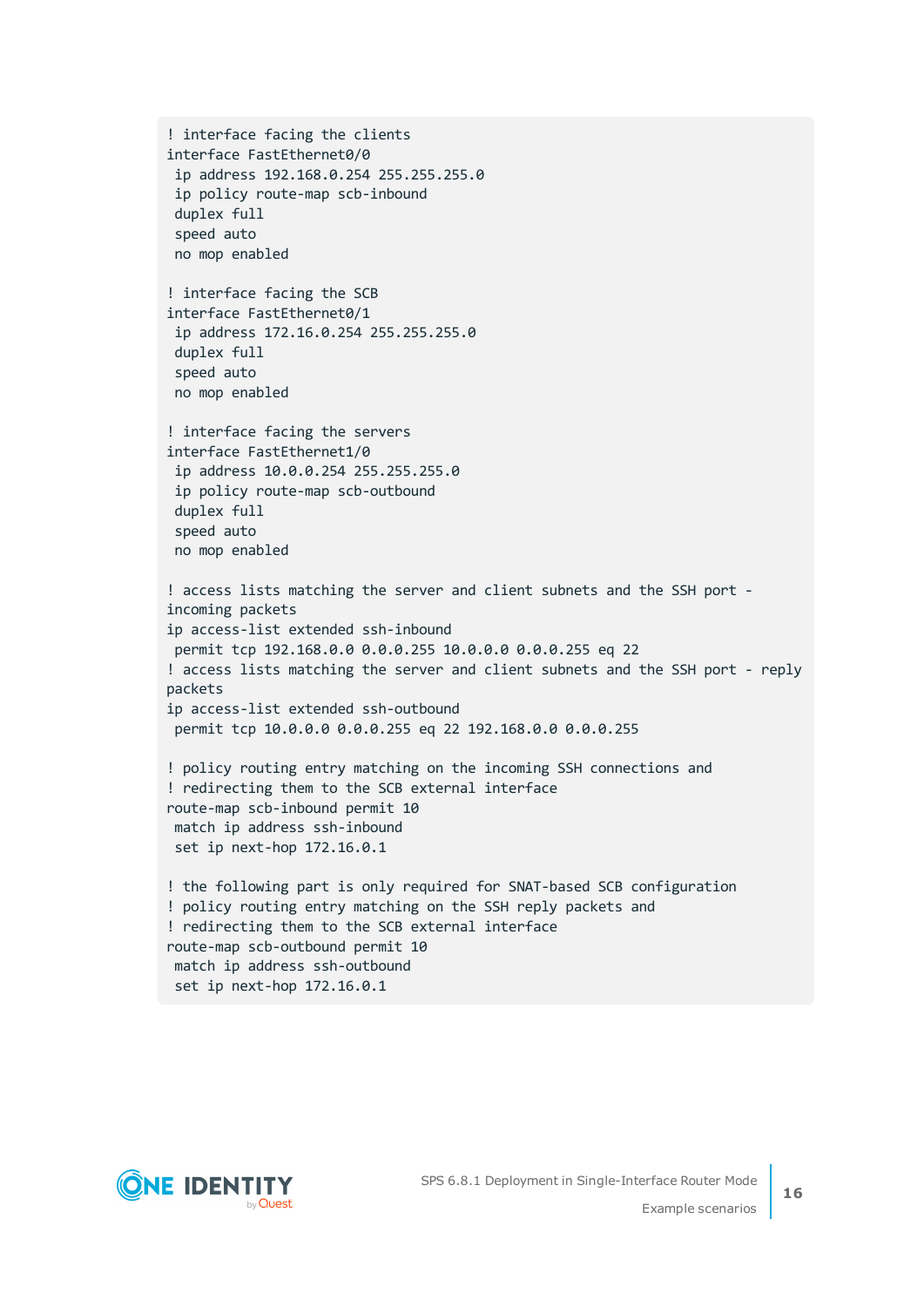## <span id="page-16-0"></span>**Configuring advanced routing on Cisco ASA firewalls**

The configuration of Cisco ASA firewalls follows the same rules as the Cisco router configuration, however the commands are slightly different.

### **A** CAUTION:

**Source NAT (IP spoofing) is not supported in case of Cisco ASA firewalls.**

**This means that with Cisco ASA, you cannot spoof the source IP towards the destination servers, therefore the source of the connections will be SCB's IP address.**

The following describes how to configure a Cisco ASA Firewall to redirect selected traffic to SCB instead of its original destination. This procedure should work on most modern Cisco ASA software releases, but was specifically tested on Cisco Adaptive Security Appliance Software Version 9.6(2)3

#### *To configure a Cisco ASA Firewall to redirect selected traffic to SCB instead of its original destination*

1. Define network objects that match the subnets or hosts that you want to monitor:

```
!Define SSH and RDP hosts/subnets as desired below
object network SSHHosts
subnet <SSHHosts Subnet IP> <SSHHosts Subnet Netmask>
object-group network SSHtoSCB
network-object object SSHHosts
object network RDPHost
host <RDPHost IP>
object-group network RDPtoSCB
network-object object RDPHost
```
2. Create an ACL (Access Control List) entry that matches the objects above

!Allow RDP and SSH and their reply packets to SCB access-list acl pbr ToSCB extended permit object rdp3389 any object-group RDPtoSCB access-list acl\_pbr\_ToSCB extended permit object rdp3389-response object-group RDPtoSCB any access-list acl\_pbr\_ToSCB extended permit object ssh22 any object-group SSHtoSCB access-list acl pbr ToSCB extended permit object ssh22-response object-group SSHtoSCB any

Keep in mind that whatever is permitted by this ACL is what will be matched, so make sure that the scope of the ACL entry is narrowed down as much as possible.

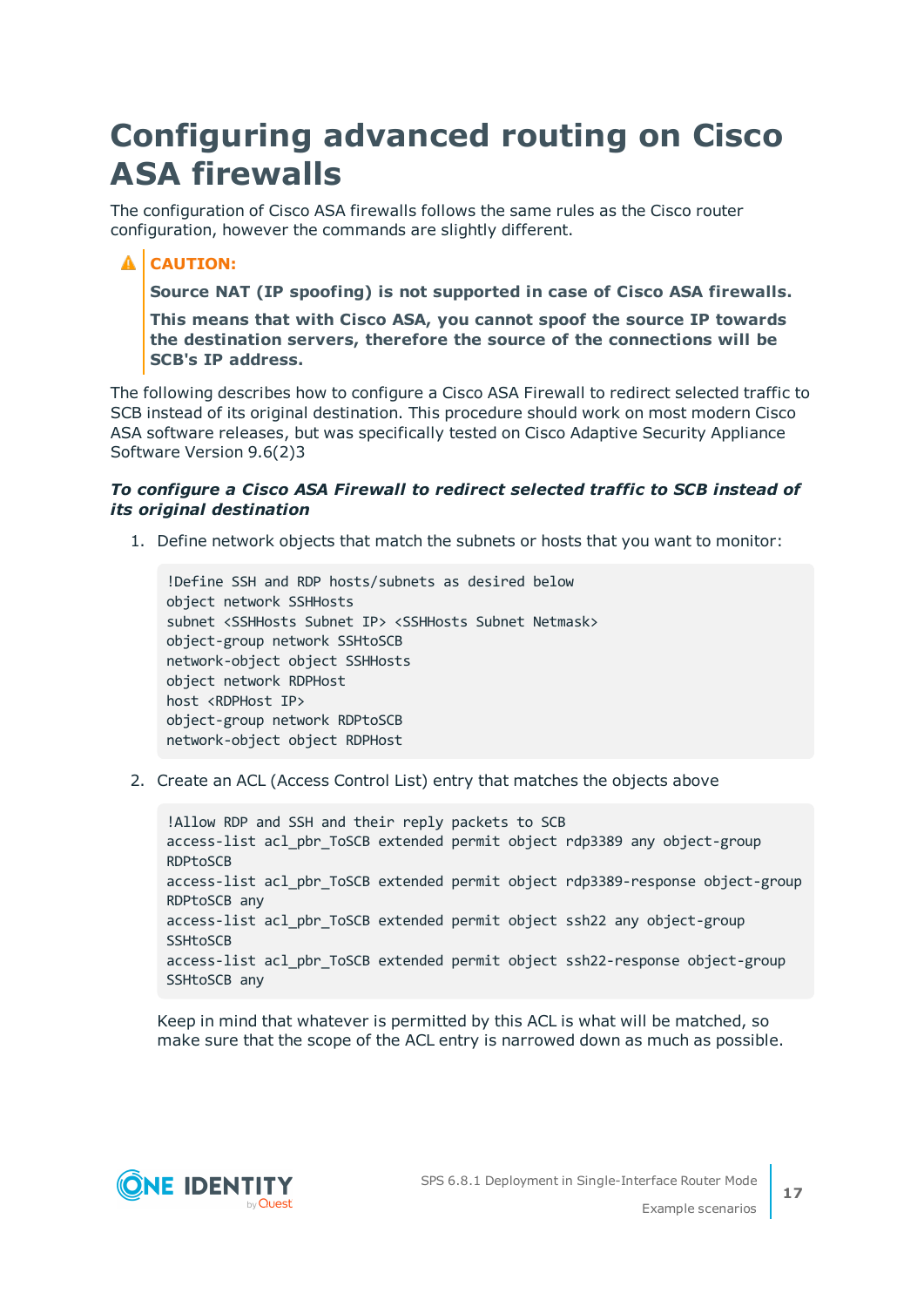TIP:

Cisco ACLs use inverse netmasks for defining network addresses. To calculate an inverse mask given a subnet mask, simply subtract each octet value from 255.

3. Create a route-map entry. It controls which packets are affected by policy routing and where they should be forwarded to. The match commands specify the conditions under which policy routing occurs. The set commands specify the routing actions to perform if the criteria enforced by the match commands are met. A new route-map can be defined as follows:

!Define routing to SCB route-map ToSCB permit match ip address acl\_pbr\_ToSCB set ip next-hop <SCB IP>

Apply the route-map to the appropriate interfaces.

```
!Set it on interface as needed
interface <interface-facing-to-the-servers>
ip policy route-map ToSCB
```
#### **Expected result:**

The traffic from the clients targeting the specified port of the servers is redirected to SPS. Therefore, SPS can be configured to control and audit this traffic.

The full configuration for the above topology:

```
!
!Define SSH and RDP hosts/subnets as desired below
object network SSHHosts
 subnet <SSHHosts Subnet IP> <SSHHosts Subnet Netmask>
object-group network SSHtoSCB
network-object object SSHHosts
object network RDPHost
host <RDPHost IP>
object-group network RDPtoSCB
network-object object RDPHost
!
!Allow RDP and SSH and their reply packets to SCB
access-list acl_pbr_ToSCB extended permit object rdp3389 any object-group
RDPtoSCB
access-list acl_pbr_ToSCB extended permit object rdp3389-response object-group
RDPtoSCB any
access-list acl_pbr_ToSCB extended permit object ssh22 any object-group
SSHtoSCB
access-list acl_pbr_ToSCB extended permit object ssh22-response object-group
SSHtoSCB any
!
```
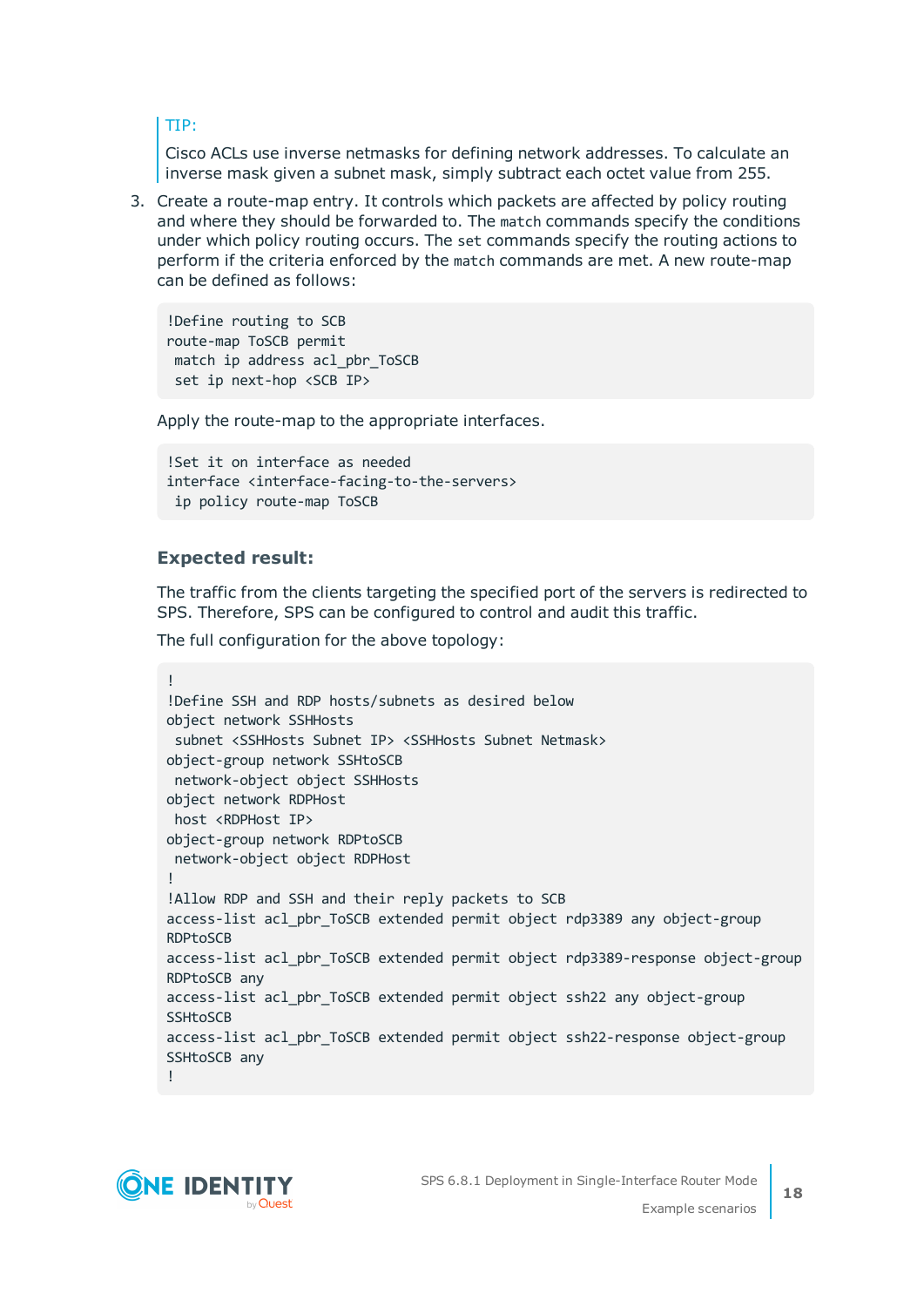!Define routing to SCB route-map ToSCB permit match ip address acl\_pbr\_ToSCB set ip next-hop <SCB IP> ! !Set it on interface as needed interface <interface-facing-to-the-servers> ip policy route-map ToSCB